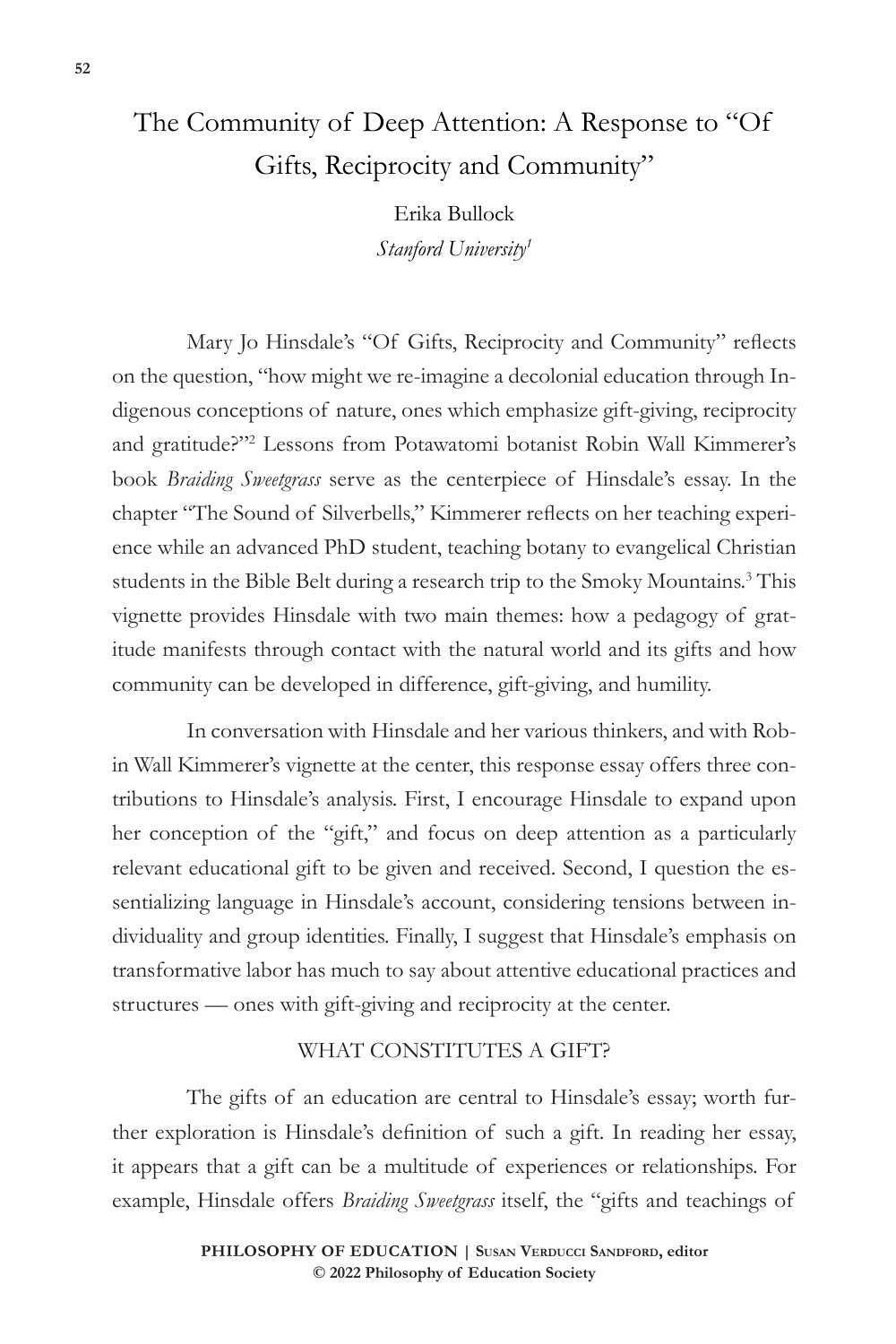plants," curiosity, humility, Hinsdale's own students' "dreams, their research training, their confidence," and the meta-gift of a "pedagogy of reciprocation and gift-giving" as possible examples. Hinsdale enriches the definition of gift further: few of her students, she writes, may even know that they are giving gifts when Hinsdale first receives them. Perhaps this multiplicity is a feature of educational gifts. I was curious, however, to know if Hinsdale sees any particular gift to be illustrative of her Indigenous, decolonial frameworks.

To this last point, I want to draw out the gift of attention in Hinsdale's argument. Attention offers connectivity to Robin Wall Kimmerer's engagement with the natural world and plays a role in activating the "other community." "Deep attention" shows up throughout Hinsdale's analysis and in friendly texts. Kimmerer has written on attention to the natural world elsewhere, saying that "[e]very one of us is endowed with the singular gift of paying attention," which she defines as "that remarkable focused convergence of our senses, our intellect, and our feeling."4 Paying attention to nature means attending to both its pains and joys; it means engaging with "a near-universal form of currency" across human and natural worlds.<sup>5</sup> Paying attention means naming and acknowledging interdependence and individuality. These remarks suggest that deep attention could be at the center of a decolonial, Indigenously-inspired relationship with the natural world and with others.

 These qualities of attention connect relationship with nature more explicitly to Alphonso Lingis' other community, another key concept in Hinsdale's argument. Kimmerer continues, "[d]eep attention calls us inevitably into deep relationship…and neither partner in the exchange can be anonymous. They are known; they have names … It is a sign of respect to call a being by its name, and a sign of disrespect to ignore it."6Kimmerer and Lingis are in conversation here. As the philosopher Gert Biesta writes in his analysis of Lingis, "[T]he other community … comes into presence as soon as one responds to the other, to the otherness of the other… It comes into existence when one speaks in ones own voice, with the voice that is unique, singular, and unprecedented."7 By paying deep attention in rational community to individuality, the other community can emerge. Further explicating Kimmerer and Lingis' con-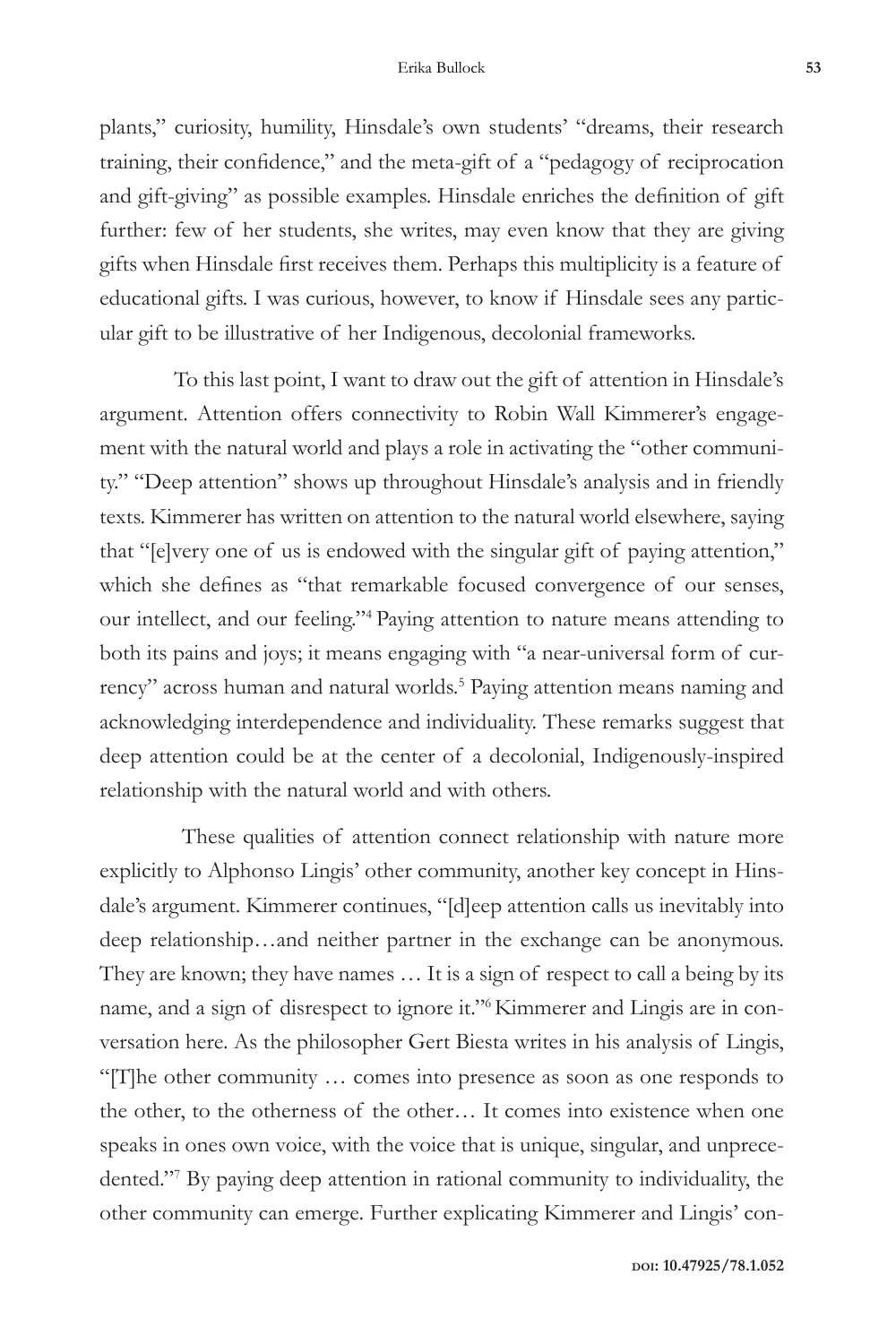ceptions of individuality and relationality reveal that deep attention is a core conceptual link between Hinsdale's "gifts" and "community:" a powerful gift to keep in mind for the questions raised in Hinsdale's essay.

#### ESSENTIALIZING LANGUAGE AND THE "OTHER COMMUNITY"

Deep attention's connections to both individuality and "other community" introduce my second contribution to Hinsdale's argument. Next, I explicate a tension between essentializing language in Hinsdale's treatment of the "Sound of Silverbells" vignette and "Indigeneity" and the "unique, singular and unprecedented" voice of the other community.

Hinsdale sometimes uses essentializing language in her analysis of "Sound of Silverbells," and this obfuscates individuality essential to forming the other community. By Hinsdale's account, all the students in this episode are evangelical, settler, while Kimmerer is Indigenous, the descendant of the colonized. In Hinsdale's analysis, Kimmerer and her students occupy oppositional positions, characterized by single lenses on their identities. In reading "Sound of Silverbells," I am unconvinced that Kimmerer's vignette gives us enough to totalize across the class of students as Hinsdale does. However, Kimmerer does this too: she refers to her students as "the sons and daughters of the bluegrass aristocracy," collapsing their identities into one descriptor.8 This obfuscates other positional dimensions that may tell us something very different about the classroom environment: race, gender, sexuality, and ability are not discussed here. Furthermore, these descriptions appear to contradict the qualities that Biesta and Lingis tell us are essential to activating the other community.<sup>9</sup>

I have a similar question about the language of "Indigeneity" used throughout Hinsdale's analysis and what this language obfuscates. I wonder to what extent we can call some of these gifts and educational practices uniquely Indigenous as a generalizable term. Surely, there is a specific attention unique to Kimmerer's relationship with nature: a kind of non-Cartesian, non-hierarchical, post-humanist relationality. However, I am unconvinced that we can say that these gifts that Hinsdale addresses are fundamentally Indigenous gifts, es-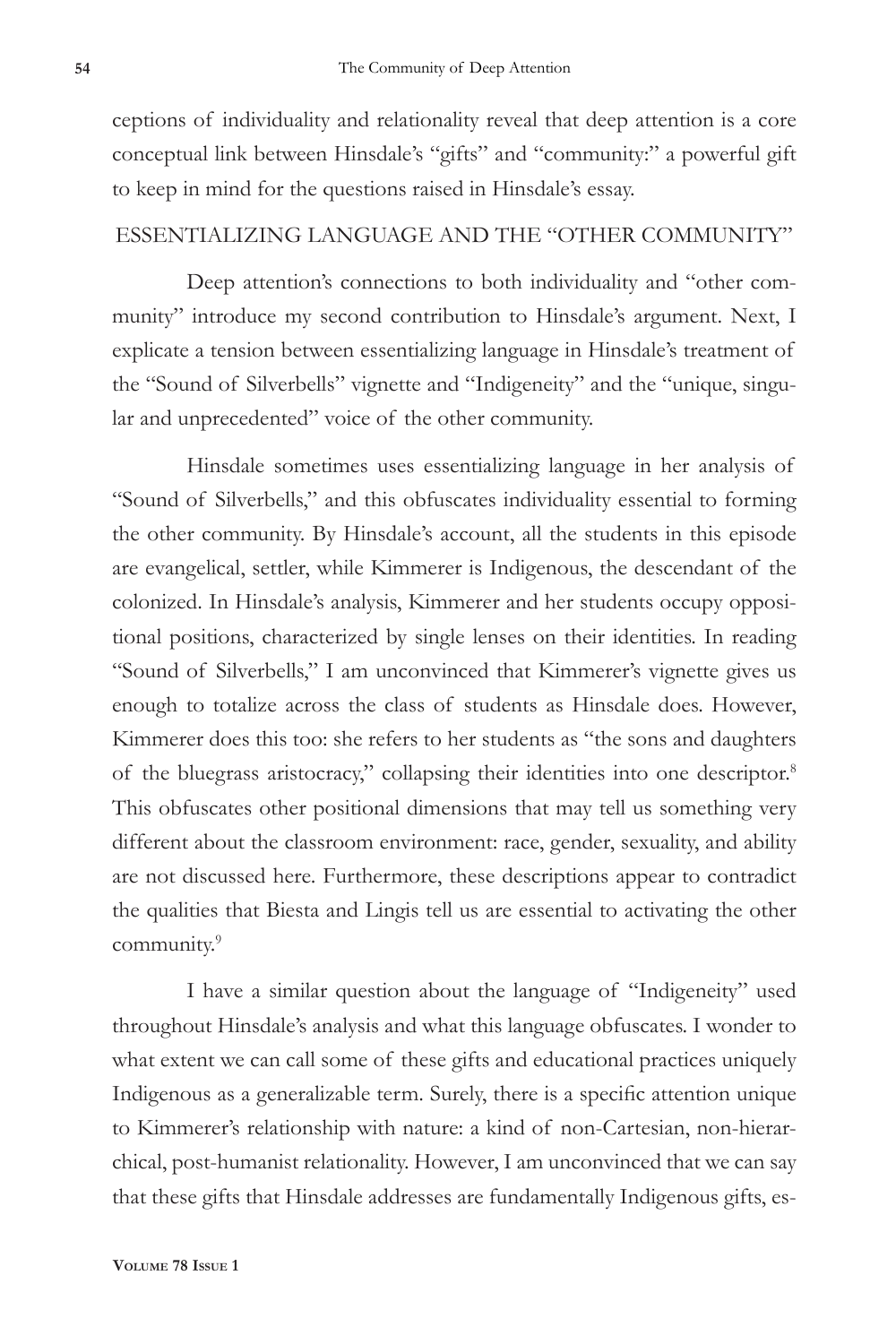pecially when presented by a teacher with a unique (Potawatomi) tribal origin. Perhaps the blanket statement of "Indigenous ways of knowing" obscures the culturally-diverse practices and environments experienced by Indigenous individuals in the US and elsewhere.

Of course, this language is an obvious constraint of writing. We must use language to describe and shorthand complex social environments and positions. At the same time, such language lets us highlight various hegemonic power relationships: I agree with Hinsdale that we must pay attention to the broader settler-colonial dynamics in Kimmerer's teaching environment, for example. These words help us to articulate how power operates between and within social groups.

Here we find a fundamental tension: we cannot let essentializing language mask the individuality crucial to the "other community," and yet we also cannot allow for individuality to overshadow historic and social inequities and structures of racism, classism, and settler-colonialism that must be addressed. The natural constraints of language complicate this. How can we make room for that "unique, singular and unprecedented" voice that calls forth the other community, while still addressing power and the constraints of communication?

This brings me back to deep attention. I'd like to briefly propose a way forward in Gert Biesta's "pedagogy of interruption," which suggests that both social positions and uniqueness can be held at once. When we acknowledge the members of Kimmerer's rational community in "Sound of Silverbells" as individuals, they are always-already strangers to one another in a myriad of combinations. Kimmerer's deep attention to her students as individuals within the context of their situated social positions and rational communities allows for that strangeness, openness, and interdependent individuality to fully emerge. In Biesta's words, other community "forms, comes into presence, in the interruption of the work and the enterprises of the rational community… It lives inside the rational community as a constant possibility."<sup>10</sup>He encourages us to see attention as interruption which acknowledges individuality layered alongside marginalized and privileged social identities. Considering this 'ped-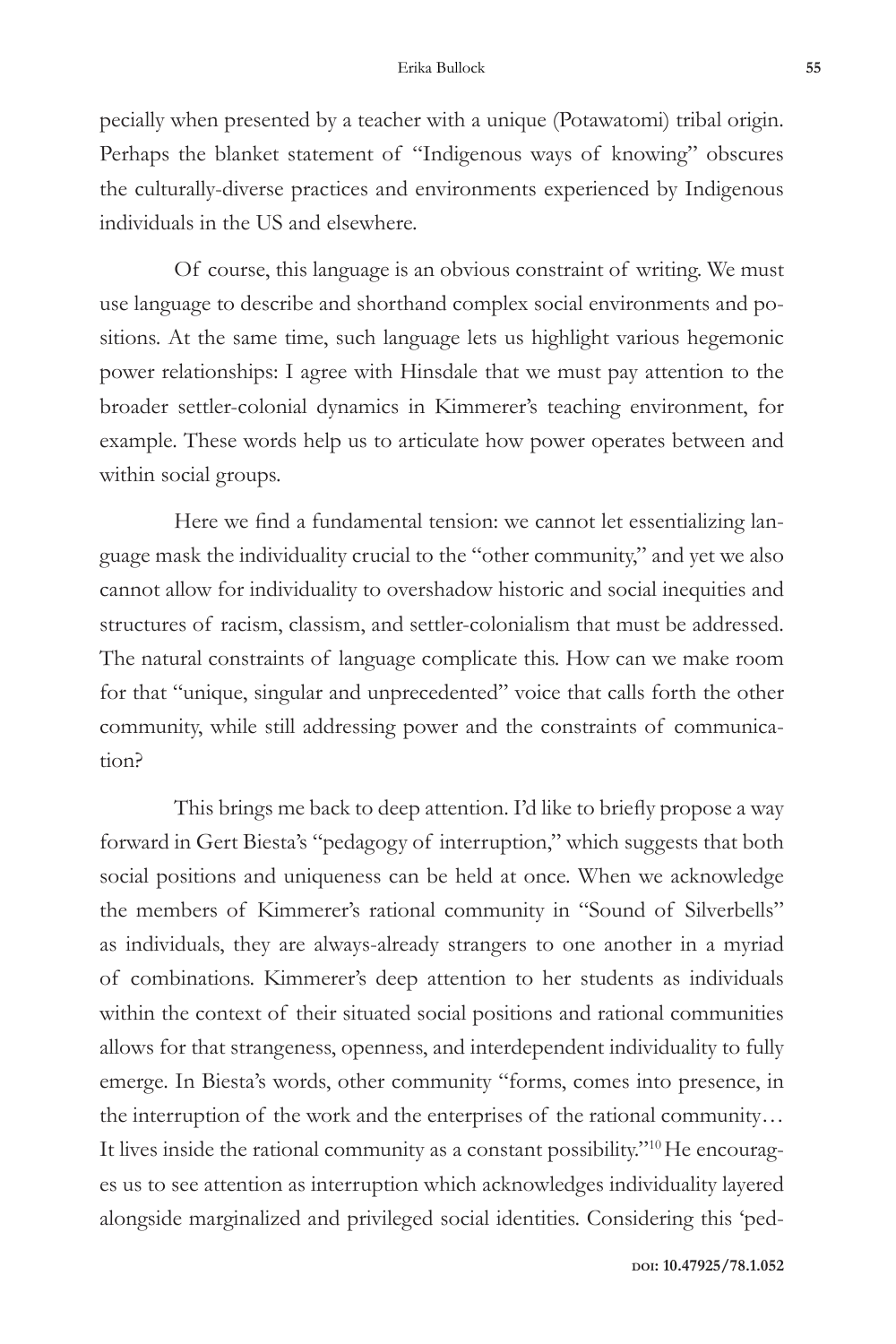agogy of interruption' suggests deep attention as an entry point into a community of difference.<sup>11</sup> Further, it highlights how to hold uniqueness alongside the important historical and social contexts of identity.

## THE TEMPORALITY OF LEARNING

As a final contribution, I offer a few provocations of Hinsdale's analysis of transformative labor in education. Education built on transformative labor suggests, to me, new forms of educational relationships and schooling. Lewis Hyde writes that those undergoing the labor of gratitude work "sometimes for years, until the gift has truly ripened inside us and can be passed along."12 He continues, "a transformative gift cannot be fully received when it is first offered … But I should qualify this. Some part of the self is able to apprehend the gift. We can feel the proffered future."13 Kimmerer writes of one weekend in the woods; Hinsdale writes of years of mentoring; Owen speaks of a single course's tenure. It is hard to know, as Hyde reminds us, how long the gift may take to fully ripen.

This long horizon of transformation has implications for both our educational relationships and structures. If inner transformation and deep attention take more, or different, time than the credit-hour, the semester, or the two-to-four-year degree pathway, what must an educational structure attentive to these qualities look like? What does it mean for educators if the fruits of our labor ripen outside of the direct experiences we have with our students and our teachers? How does a gift-giving paradigm focused on attention and labor, in contrast to productivity and the work of the rational community, reconfigure our schooling structures? These questions are fundamental as we look to align the ideas in Hinsdale's essay with practices in schools.

### **CONCLUSION**

I, like Hinsdale, have experienced the transformation of *Braiding Sweetgrass*. In reading Kimmerer's book, I have been given a long-moving gift: the copies I read between were gifts from my roommate and my partner, both well-loved with edges frayed from revisiting the text's teachings. Hinsdale's article is a gift of attention to education's many presents and that ever-elusive